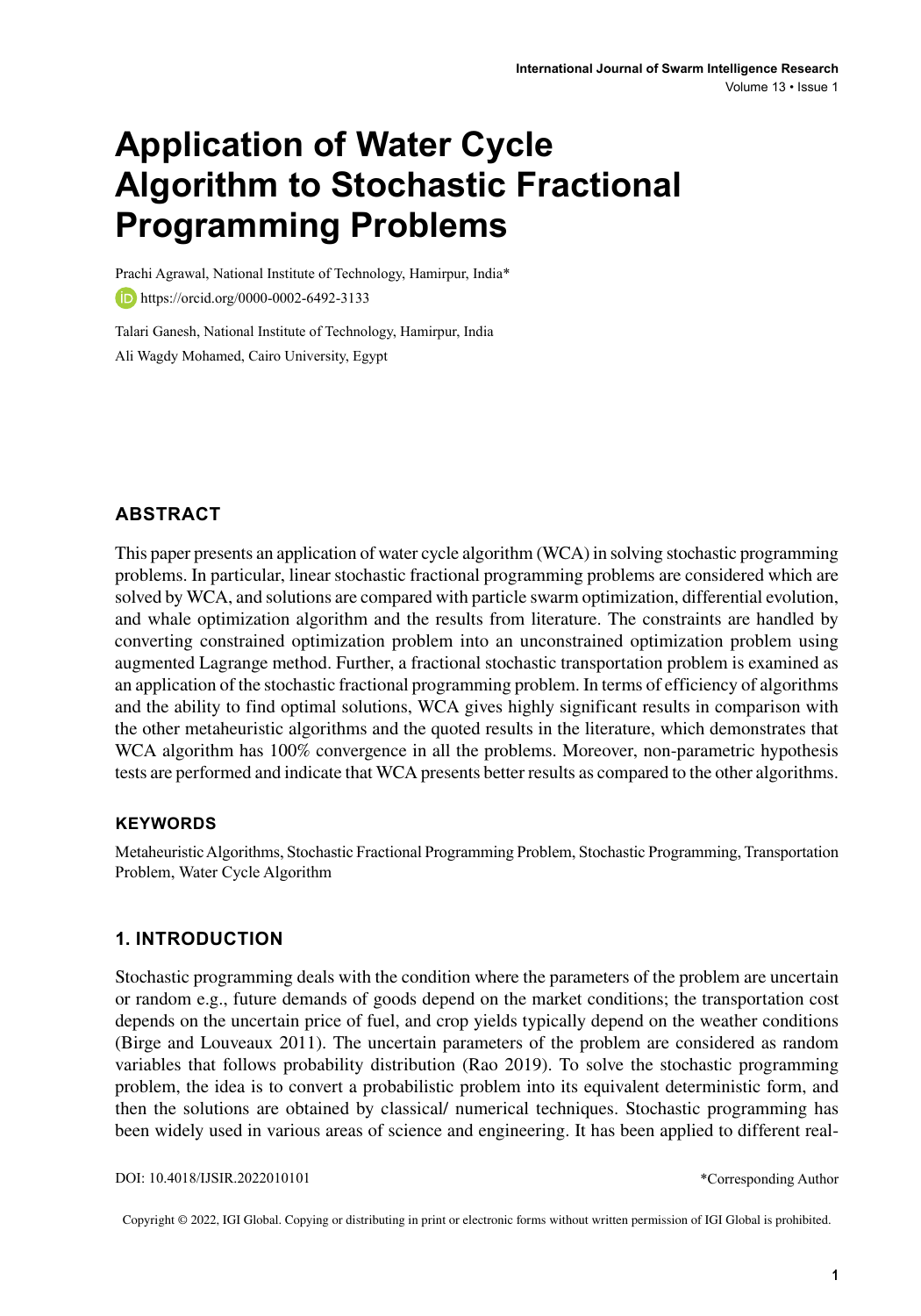time problems such as transportation (Yang and Feng 2007), finance (Carino et al. 1994), electrical generation capacity planning (Murphy et al. 1982), portfolio optimization (Abdelaziz et al. 2007), medical field (Ben and Masmoudi 2012, Punnakitikashem 2008), supply chain management (Fisher et al. 1997), social network (Wu and Küçükyavuz 2018), Risk Criterion (Riis and Schultz 2003). In this paper, stochastic fractional programming (SFP) problem is considered, which optimizes the ratio of two functions with some constraints. At least one of the parameters must be uncertain (or random) in nature, or some of the constraints can be in deterministic form. SFP problems have been applied to the business sector in different scenarios (e.g., cost v/s time, cost v/s profit, cost v/s volume). There are several classical and numerical techniques to solve the SFP problems (Charles and Dutta 2001, 2004, 2005, Charles et al. 2001). Mohamed (2017) proposed enhance adaptive differential evolution algorithm and Hadi et al. (2019) proposed LSHADE-SPA to solve high dimensional and complex optimization problems. In the last three decades, metaheuristic algorithms developed to solve the complex-computational, high-dimensional, non-differentiability, non-convexity problems. Basically, metaheuristic algorithms depend on the natural evolution and the algorithms are started with a randomly generated population. The most popular algorithms are Genetic Algorithm (GA) (Holland 1992), Particle Swarm Optimization (PSO) (Eberhart and Kennedy 1995), Differential Evolution (DE) (Das and Suganthan 2010), Ant Colony Optimization (ACO) (Dorigo and Birattari 2010), Teaching Learning Based Optimization (TLBO) (Rao 2016) etc. There are otherseveral metaheuristic algorithms which are used to solve real-world applications such as energy efficiency in the IoT networks (Iwendi et al. 2020), early detection of diabetic retinopathy (Gadekallu et al. 2020), XGBoost classification model for intrusion detection (Bhattacharya, 2020), global optimization problems (Wu et al., 2020) etc. To solve the stochastic programming, Thangaraj et al. (2011) and Mohamed (2017) used DE algorithm and found the optimal solution.

Water Cycle Algorithm (WCA) was proposed by Eskandar et al. (2012), which is inspired by the natural water cycle and considers the flow of streams and rivers towards a sea. They compared the obtained results of WCA with other well-known metaheuristic algorithms (GA, Harmony search (HS), PSO, and DE). The obtained results manifested that WCA is an efficient and suitable algorithm to solve constrained optimization problems. WCA has been applied to different types of problems and presented significant results. Haddad et al. (2014) used WCA to solve the reservoir operation problem and stated that WCA has high reliability and efficiency. Sadollah et al. (2015) modified WCA in the evaporation rate for streams and rivers. Many researchers (Deihimi et al. 2016, Elkholy and Abd-Elkader 2019, Heidari et al. 2017) applied WCA to real-time problems and found to be the most efficient algorithm, due to its high capability of finding the optimal solutions.

To the best of our knowledge, WCA has not been applied to stochastic programming problems. Hence, in this study, the authors implemented WCA for solving SFP problems, as it uses a lower number of user-defined parameters and also presented a case study based on stochastic fractional programming problem. To handle constraints, several techniques have been developed with metaheuristic algorithms (Coello 2002, Mezura 2009). WCA handles the constraints with augmented Lagrangian method in which, constrained optimization problem is converted into an unconstrained optimization problem with some penalty to the objective function (Bahreininejad 2019). The results of WCA compared with the results of DE, PSO, WOA, and results from the literature (Charles and Dutta 2005). Also, a stochastic fractional transportation problem is considered with the real-world problem as an application of the SFP problem. Balaprakash et al. (2015) considered a vehicle routing problem with stochastic demands and customers and solved using an empirical estimation-based metaheuristic algorithm. Agrawal and Ganesh (2020) solved fuzzy fractional stochastic transportation problem in which the parameters are considered as fuzzy random variables which follow fuzzy exponential distribution. They also considered stochastic transportation problem in which the randomness and multichoice of parameters are taken simultaneously that are solved by classical approach (Agrawal and Ganesh 2020) .

The organization of this research paper is as follows: section 2 describes definition of SFP problem with mathematical model, section 3 presents methodology for solving the SFP problems. In